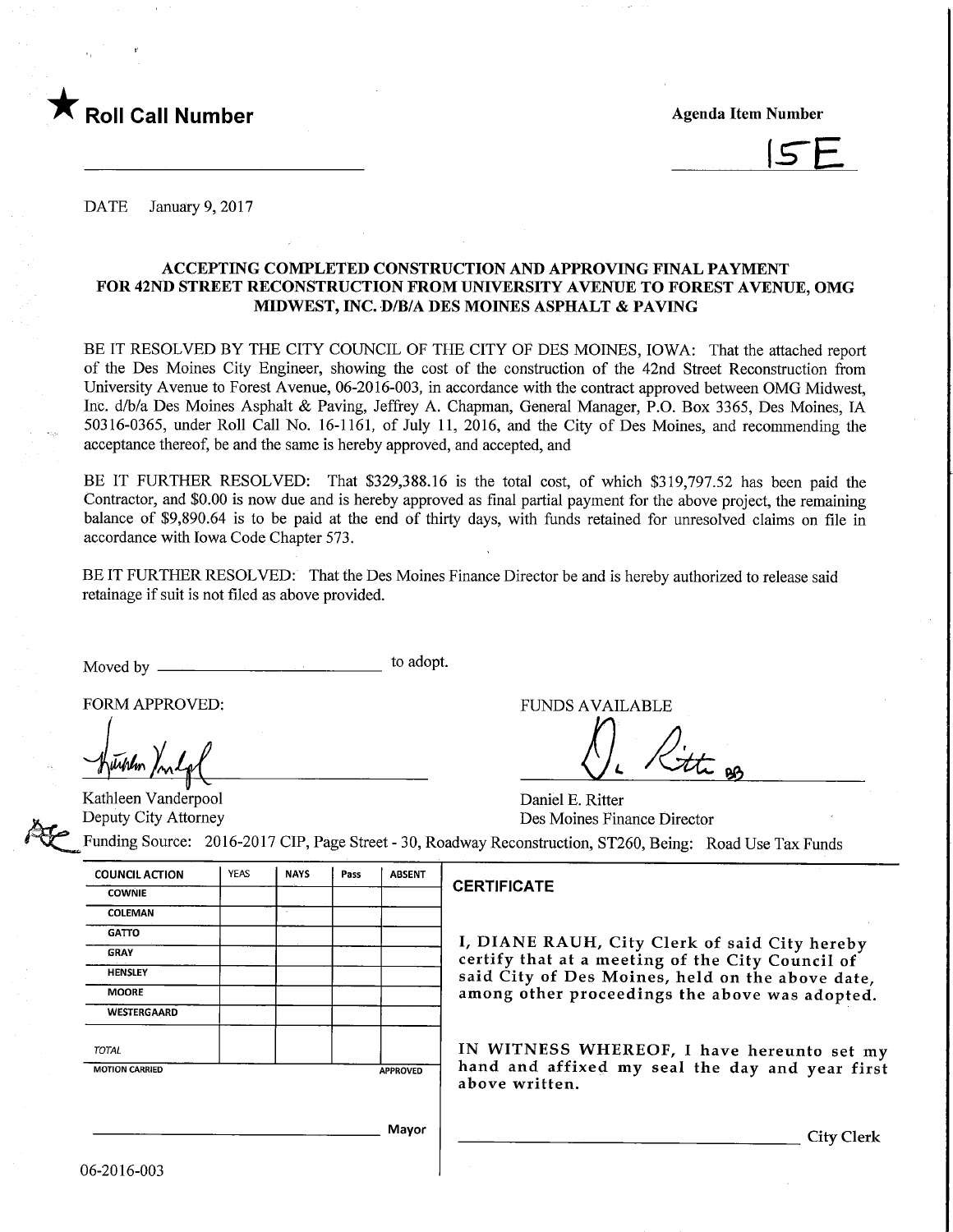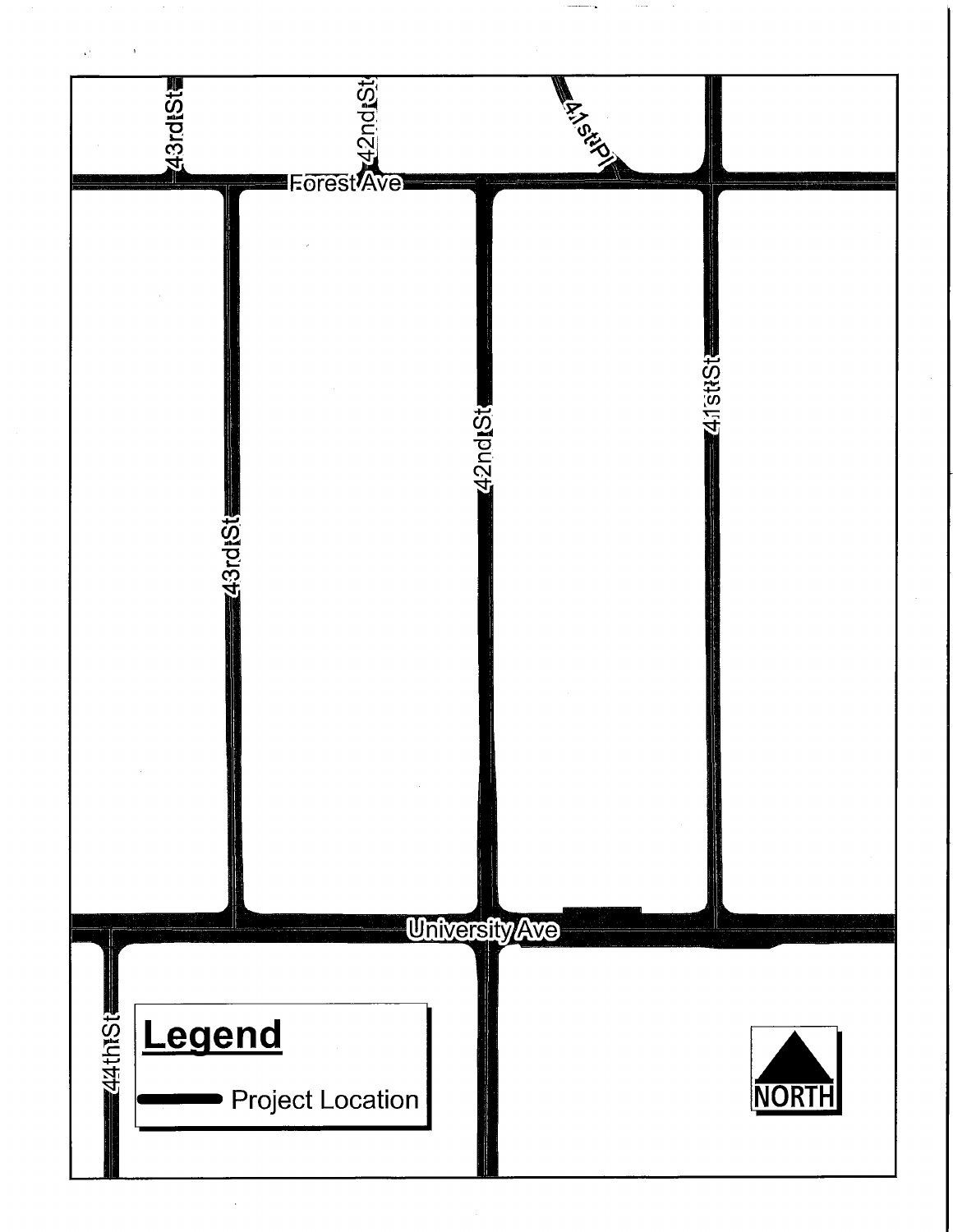$\sim 100$ 



# PROJECT SUMMARY

# 42nd Street Reconstruction from University Avenue to Forest Avenue

# Activity ID 06-2016-003

On July 11, 2016, under Roll Call No. 16-1161, the Council awarded the contract for the above improvements to OMG Midwest, Inc. d/b/a Des Moines Asphalt & Paving, in the amount of \$324,355.00. Tabulated below is a history of project change orders.

| Change<br>Order No. | <b>Initiated By</b> | <b>Description</b>                                                    | Amount        |
|---------------------|---------------------|-----------------------------------------------------------------------|---------------|
| $\mathbf{I}$        | Engineering         | 10/6/2016<br>Phase construction into two phases and provide temporary | \$18,925.00   |
|                     |                     | parking for residents.                                                |               |
| 2                   | Engineering         | 11/17/2016                                                            | \$(13,591.84) |
|                     |                     | Adjust plan quantities to the as-built quantities.                    |               |
|                     |                     | <b>Original Contract Amount</b>                                       | \$324,355.00  |
|                     |                     | <b>Total Change Orders</b>                                            | \$5,333.16    |
|                     |                     | <b>Percent of Change Orders to Original Contract</b>                  | 1.64%         |
|                     |                     | <b>Total Contract Amount</b>                                          | \$329,688.16  |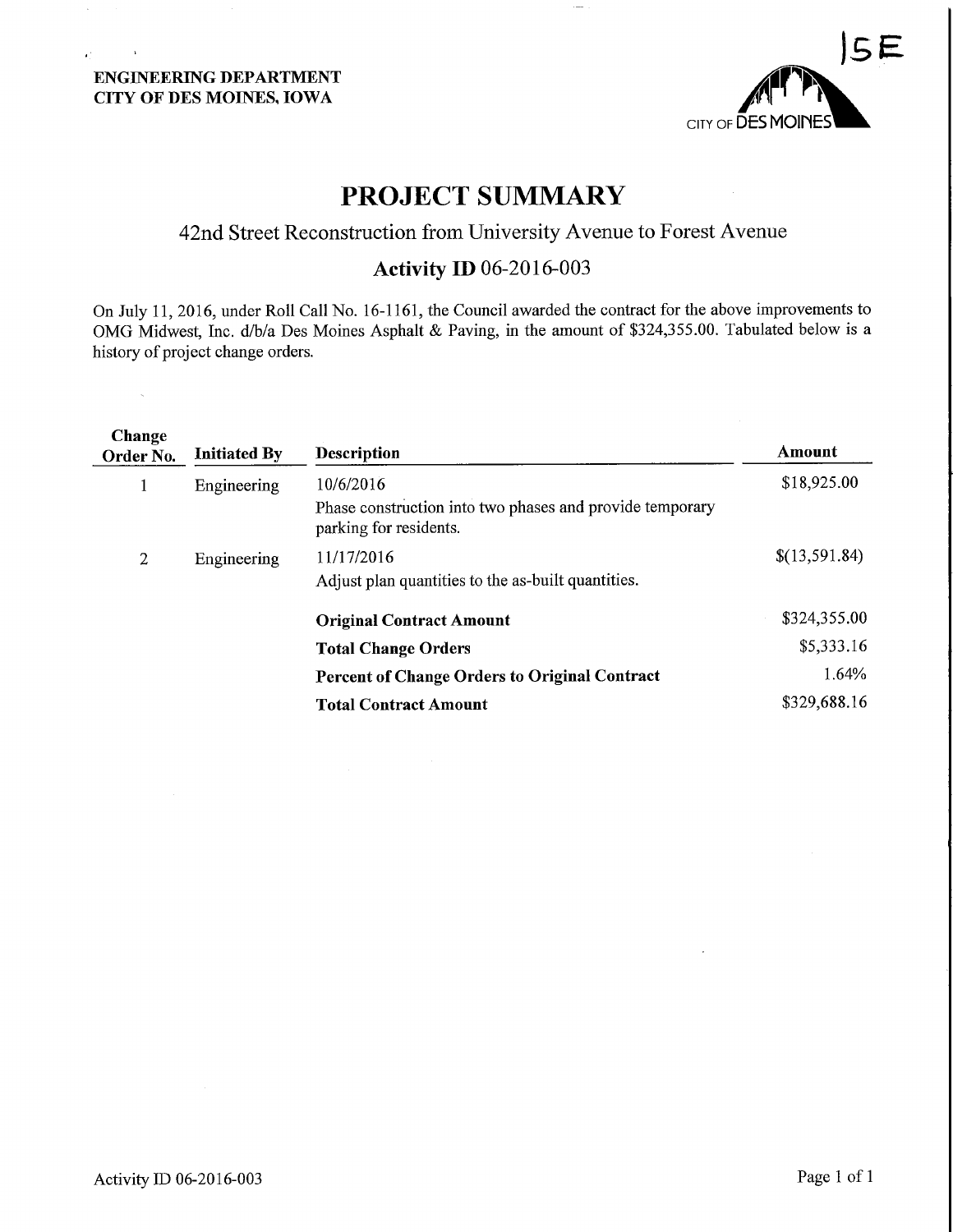January 9, 2017



#### CERTIFICATION OF COMPLETION

#### AGENDA HEADING:

Accepting completed construction and approving final payment for the 42nd Street Reconstruction from University Avenue to Forest Avenue, OMG Midwest, Inc. d/b/a Des Moines Asphalt & Paving.

### SYNOPSIS:

Approve the Engineer's Certification of Completion, accept construction of said improvement, and authorize final payment to the contractor.

#### FISCAL IMPACT:

Amount: \$329,388.16 As-Built Contract Cost

Funding Source: 2016-2017 CIP, Page Street - 30, Roadway Reconstruction, ST260, Being: Road Use Tax Funds

## CERTIFICATION OF COMPLETION:

On July 11, 2016, under Roll Call No. 16-1161, the City Council awarded a contract to OMG Midwest, Inc. d/b/a Des Moines Asphalt & Paving, Jeffrey A. Chapman, General Manager, P.O. Box 3365, Des Moines, IA 50316-0365 for the construction of the following improvement:

42nd Street Reconstruction from University Avenue to Forest Avenue, 06-2016-003

The improvement includes the reconstruction of 42nd Street from University Avenue to Forest Avenue with new full-depth Hot Mix Asphalt (HMA). This project will include pavement removal, furnish and place HMA, pavement markings, and miscellaneous associated work including cleanup; in accordance with the contract documents, including Plan File Nos. 573-116/126, located at 42nd Street from University Avenue to Forest Avenue, Des Moines, Iowa

I hereby certify that the construction of said 42nd Street Reconstruction from University Avenue to Forest Avenue, Activity ID 06-2016-003, has been completed in substantial compliance with the terms of said contract, and I hereby recommend that the work be accepted. The work commenced on September 19, 2016, and was completed on December 12,2016.

 $\mathbf{1}$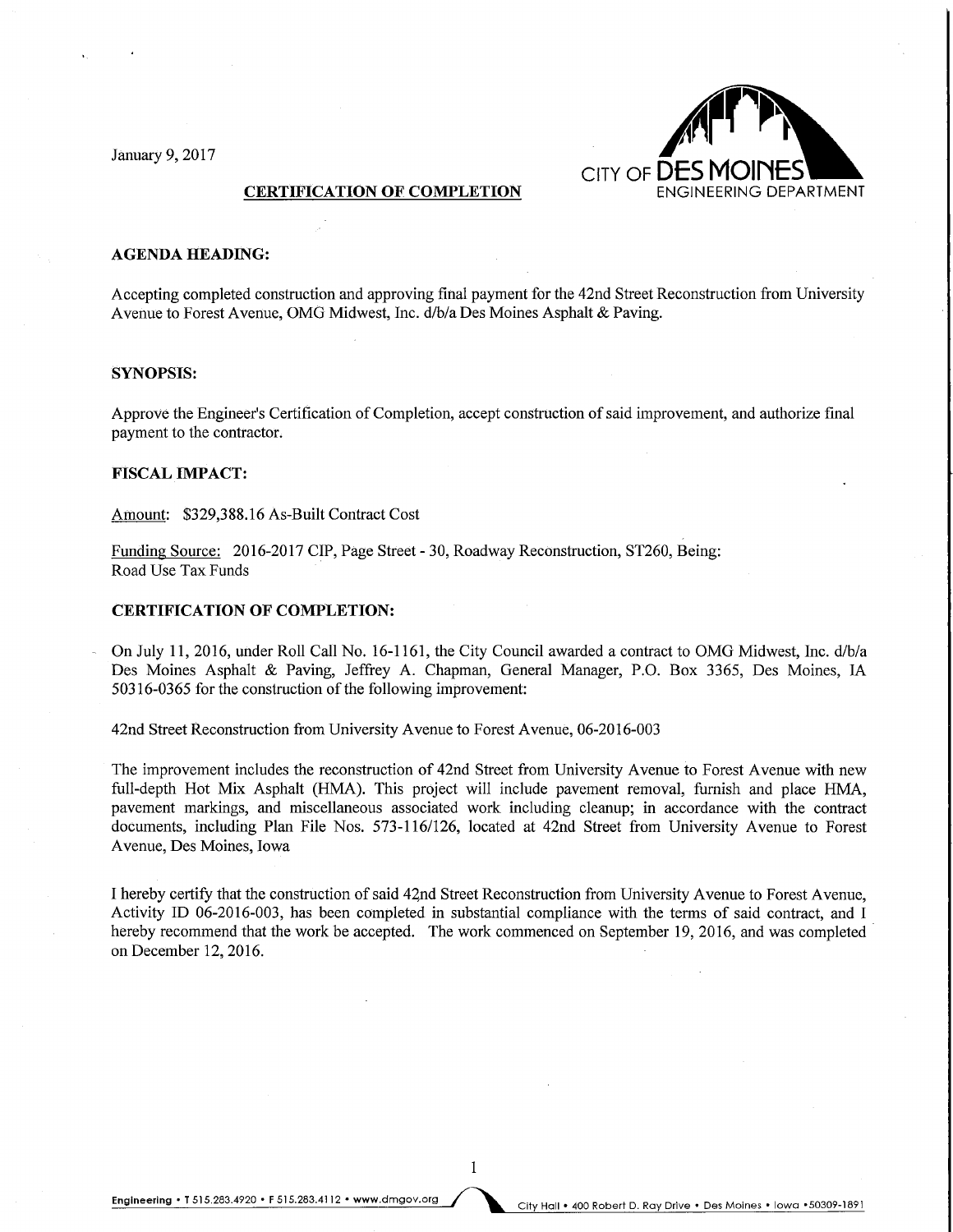I further certify that \$329,388.16 is the total cost of said improvement, of which \$319,797.52 has been paid the Contractor and \$0.00 is now due and is hereby approved as final partial payment for the above project, the remaining balance of \$9,890.64 is to be paid at the end of thirty days, with funds retained for unresolved claims on file in accordance with Iowa Code Chapter 573. The amount of completed work is shown on the attached Estimate of Construction Completed.

Pilmela SCodesey es

Pamela S. Cooksey, P.E. Des Moines City Engineer